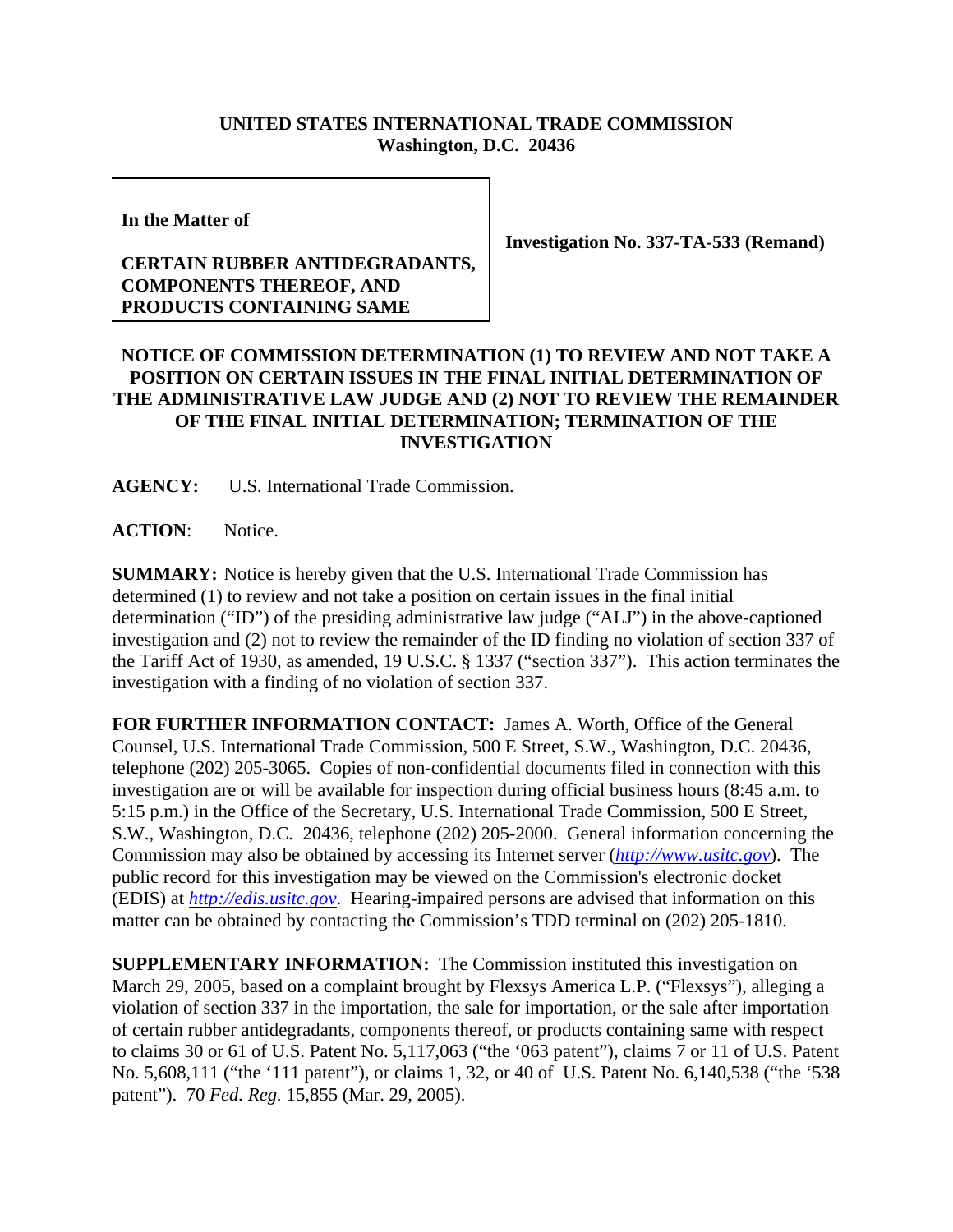The complaint named as respondents Sinorgchem Co. ("Sinorgchem") of Shandong, China, as well as Sovereign Chemical Company ("Sovereign"), Korea Kumho Petrochemical Co., Ltd. ("KKPC"), Vilax Corporation ("Vilax"), and Stolt-Nielson Transportation Group Ltd. ("Stolt-Nielson"). The investigation was terminated with regard to the '538 patent, and with regard to Vilax and Stolt-Nielson.

On February 16, 2006, the presiding administrative law judge issued his original final initial determination ("ID"), finding that Sinorgchem and Sovereign had violated section 337 with respect to the asserted claims of the '063 and '111 patents, but finding that KKPC had not. All parties petitioned for review of various parts of the final ID. The Commission reviewed the ALJ's final ID in its entirety. 71 *Fed. Reg.* 20131 (April 19, 2006). On review, the Commission found a violation of section 337 with respect to the asserted claims, and issued a limited exclusion order. The limited exclusion order barred the unauthorized importation into the United States by Sinorgchem and Sovereign of 4-ADPA made by a process covered by claim 30 of the '063 patent or claim 7 of the '111 patent, and 6-PPD made by a process covered by claim 61 of the '063 patent or claim 11 of the '111 patent.

Sinorgchem appealed the Commission's final determination to the U.S. Court of Appeals for the Federal Circuit ("Federal Circuit"). On December 21, 2007, the Federal Circuit issued its judgment vacating and remanding the Commission's final determination for further proceedings consistent with the Court's opinion. *Sinorgchem Co., Shandong v. International Trade Commission*, 511 F.3d 1132 (Fed. Cir. 2007) ("*Sinorgchem*").

On June 3, 2008, the Commission issued notice of its determination to rescind the limited exclusion order relating to the importation of rubber antidegradant products. The Commission also determined to remand the investigation to the presiding ALJ for proceedings consistent with *Sinorgchem*, including issuance of a final initial determination on violation and a recommended determination on remedy and bonding.

On August 29, 2008, the Commission issued notice of its determination not to review an ID terminating the investigation as to Sovereign on the basis of a settlement agreement and consent order.

On December 3, 2008, the presiding administrative law judge issued his final initial determination on remand ("IDR") finding no violation of section 337 in the above-identified investigation. In his IDR, the administrative law judge found no infringement of the asserted claims under the doctrine of equivalents. The administrative law judge further explained that under the remand instructions of the Federal Circuit, affirmative invalidity defenses need only be reached if the Commission finds infringement under the doctrine of equivalents. The administrative law judge nevertheless found that the asserted claims are not invalid by reason of alleged obviousness and that the complainant has satisfied the technical prong of the domestic industry requirement. All of the parties filed petitions for review.